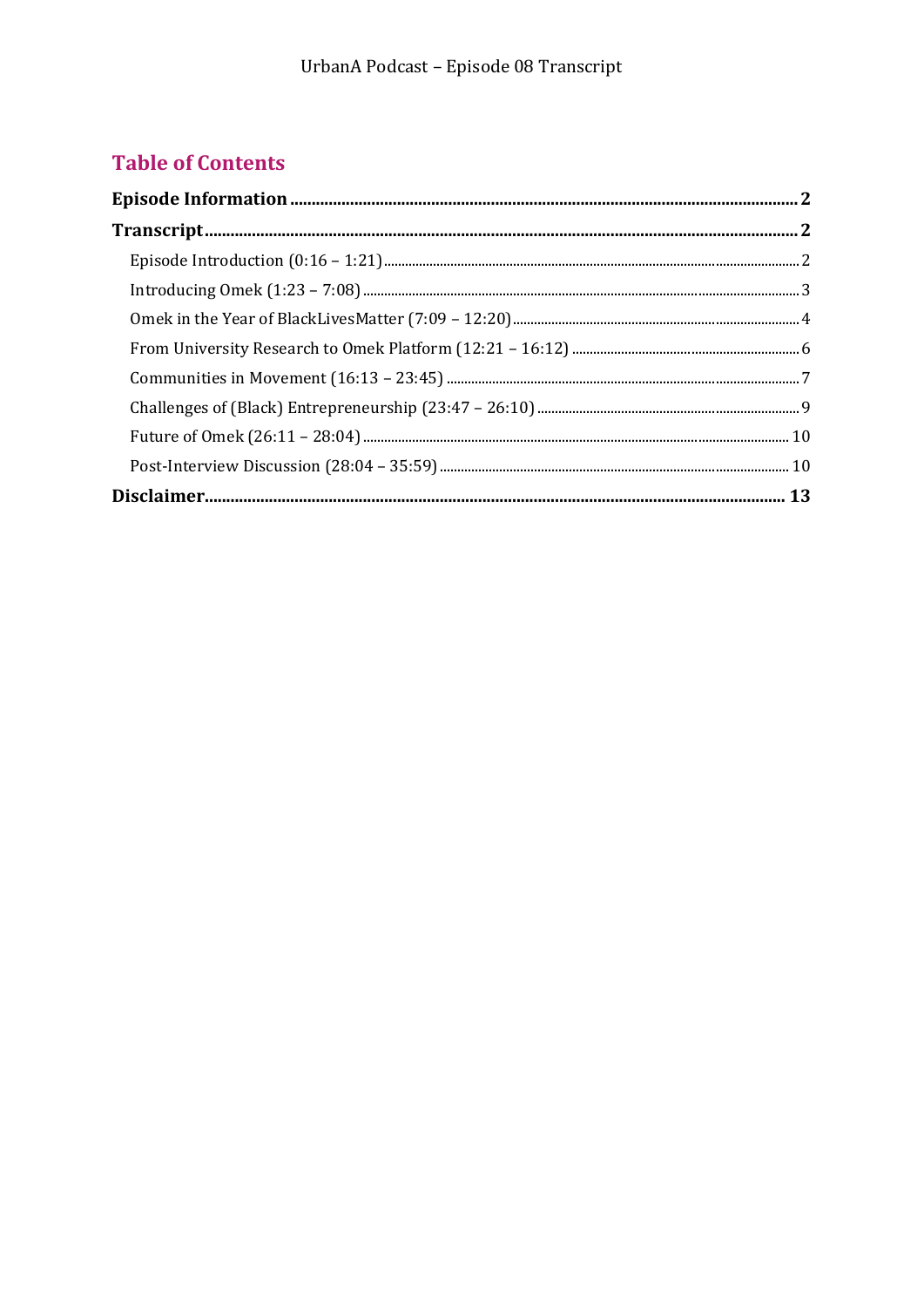# <span id="page-1-0"></span>Episode Information

Topic: Social Entrepreneurship

Hosts: Ian M. Cook and Kate McGinn

Guest: Kemo Camara, Omek

Publishing date: 01.07.2020

Link to Podcast:<https://podcasts.ceu.edu/content/social-entrepreneurship>

### <span id="page-1-1"></span>**Transcript**

[Music]

<span id="page-1-2"></span>Episode Introduction (0:16 – 1:21)

Kate: Ian, why do we make this podcast?

Ian: I'm not sure. I just feel that every time someone asks me anything, any sort of question, my answer is normally, why not make a podcast?

Kate: Okay, think a little harder for me here.

Ian: Well, I want to say it's because I like the sound of my own voice, because I'm not sure I do really, but maybe it's because you like the sound of my voice. Maybe I want you to appreciate the sonic qualities of my voice when you spend all the time editing this podcast.

Kate: Hmm. Really?

Ian: Nah, maybe not. Maybe it's because a podcast like Urban Arenas' podcast is a way of creating communities of like-minded people, using a digital tool to create communities.

Kate: There we go. Good answer.

Ian: Really? Really? Why is it a good answer?

Kate: Well, today's guest on our podcast is Kemo Camara, a social entrepreneur and the founder of Omek, a new digital and physical platform dedicated to the social and professional advancement of the African Diaspora community.

Ian: Oh, nice! I want to hear more. Let's listen to him.

[Music]

\*\*\*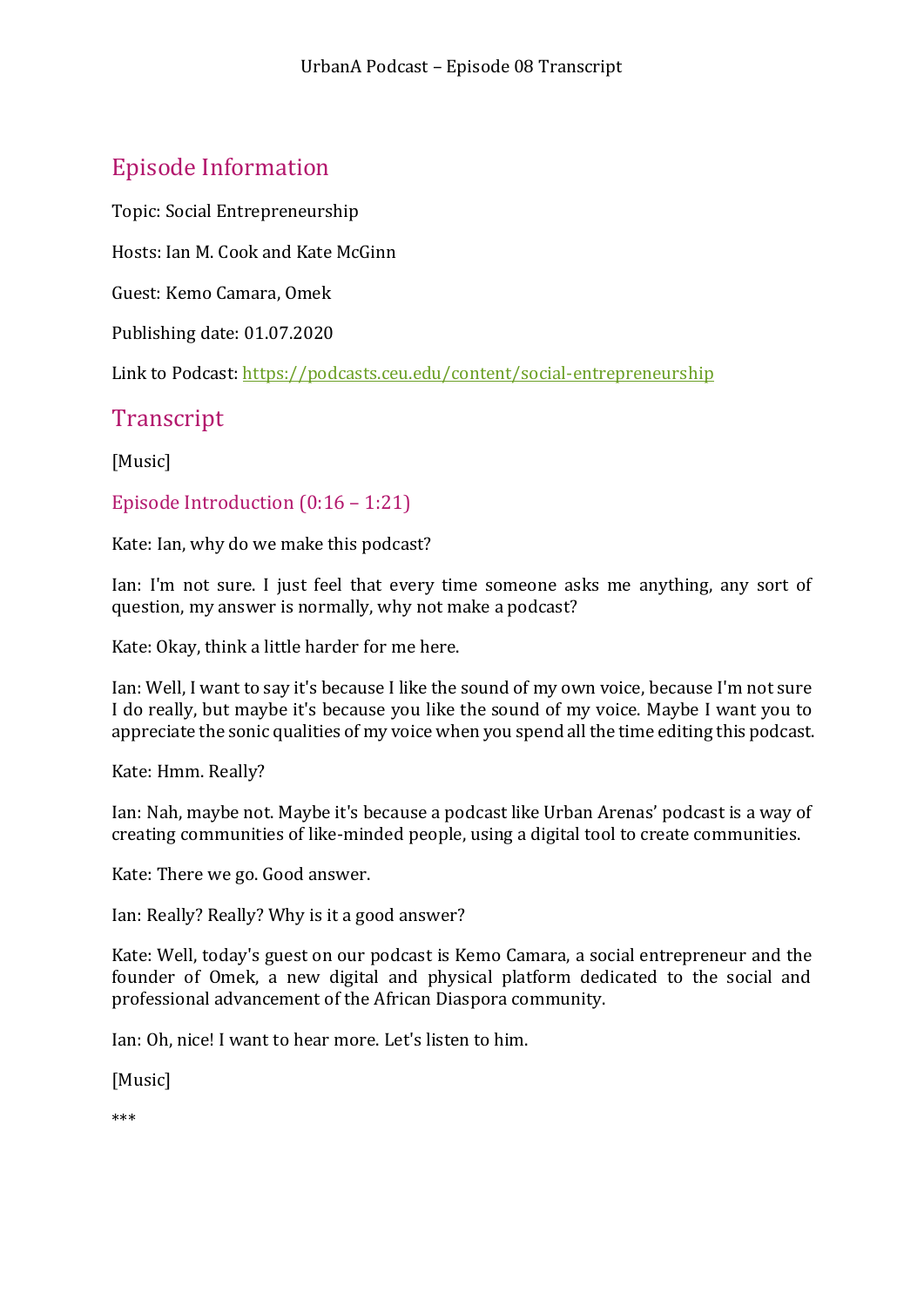#### <span id="page-2-0"></span>Introducing Omek (1:23 – 7:08)

Kate: Keemo, thank you so much for joining us on the Urban Arena podcast. I want to dive straight into your work and discuss it, so tell me a little bit about your social enterprise Omek.

Kemo: Yeah, basically, Omek is a community centric platform that's dedicated to making connecion and collaboration simple for the African diaspora professional and talent.

Kate: Mm-Hmm. And how did you first get the idea to start Omek?

Kemo: Yeah, that's a- that's actually a good question. The idea Omek came based on two thing. One is my personal experience as a professional of African descent, you know, living in the West, in US and Europe. My pro- my personal experience of growing in that space, but also the second part, and the research that I done understanding in the diaspora capital, the African diaspora capital, for socio economic development. And so it was basically from this two learning that I realised this, this big gap, there's this need within the community to leverage the unique talent that we have, and to make a bigger impact than we are actually making- currently making. And so that's where the idea come from.

Kate: You know, I know you're starting or you're launching your app this year. Is that the goal?

Kemo: Yeah, the goal is by the end of this year to, to, to launch the app. Yes.

Kate: Yeah, that's very exciting. So say someone goes on this app knows nothing about Omek. How would they go through the process of, of, of using the platform?

Kemo: So when you go in there, you should be able to, like I say, it doesn't matter where you live, right? If you're from New York or Amsterdam, you should be able to find all the diaspora professional, like-minded professional like yourself, anytime, anywhere and you can find them by industry, you can find them by country of origin, country of residence. We live in this black box where it's like extremely difficult to find other like-minded people to connect with like-minded people, so I want to remove that black box, right? That's the first thing.

When you go on the platform the second you should be able to do is to find out well who are the inspirational people out there, who are- what are the inspirational initiative or project that's happening like conducted by the Diaspora? Like, right? you should be able to know that too. What is the landscape of what is happening? You should be able to know, like, hey, I live in Amsterdam, what are the events organised by the African Diaspora? I want to be part of this community. How do I do that? You should have a complete visibility of like all that. So like that is something that the apps, that's the first step, like the first very thing that we want to solve first within the diaspora. So yeah, when you go in the app, that's what you should be able to like, tap into.

Kate: Got it. And you know, just, I mean, there are a lot of other social platforms, you know, Facebook, Instagram, and especially I'm thinking about Facebook. You have a lot of these Facebook groups where people can connect over shared experiences or shared heritages. How does Omek kind of compete with that type of model?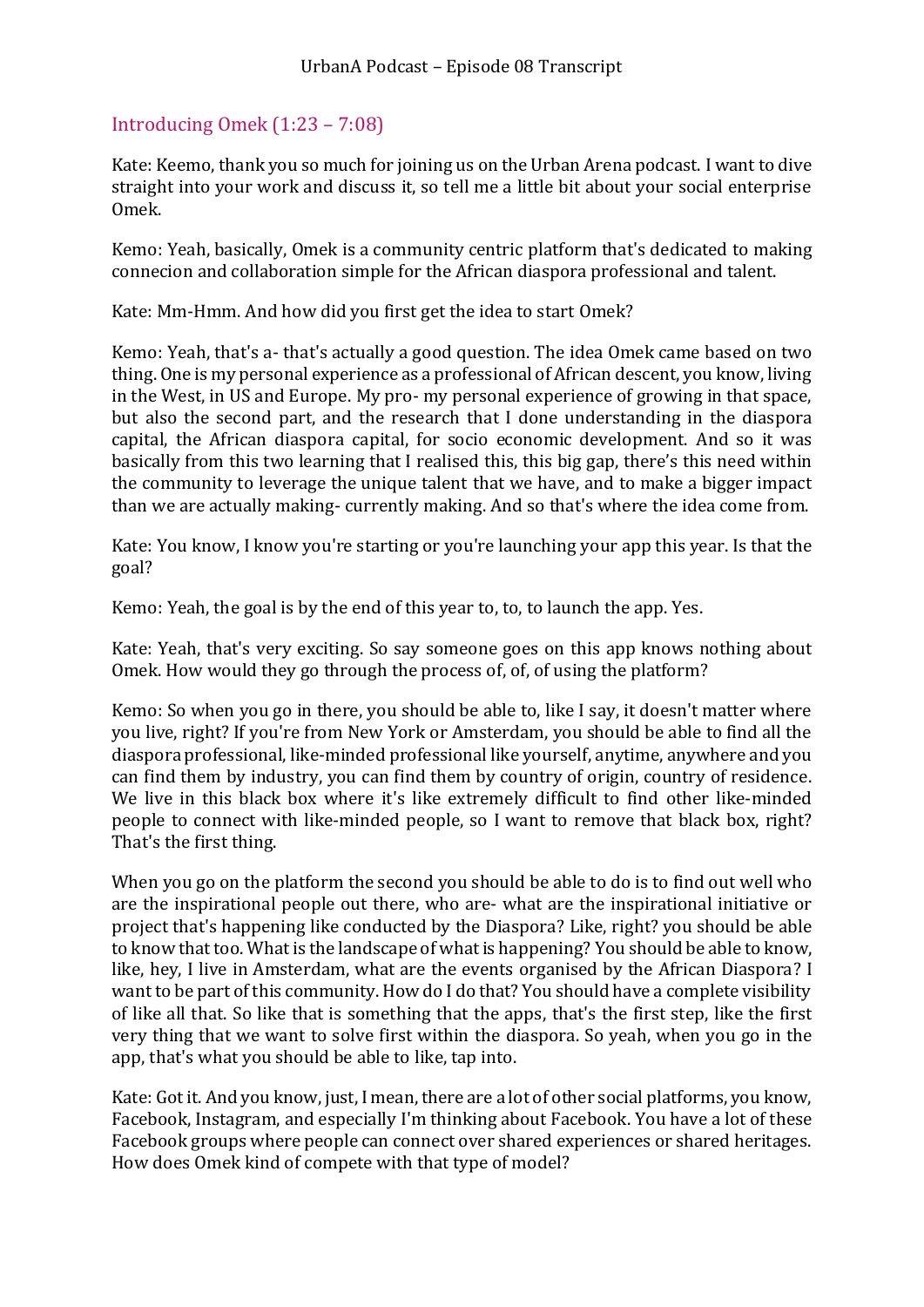Kemo: That's a good- that's a good question. I'm on like so many Facebook group, but the Facebook, like I was saying, like Facebook, was in this- it's- Facebook is designed for the global community like everything. And so you can have like this small Facebook group here and there really niche specific here and there. But still, it doesn't- it doesn't solve the bigger problem, it's not the platform It's just a feature on Facebook that's addressing bringing people together. Right?

So like the platform, Omek platform, it is not only built to facilitate connection, that's the first step. So we wanted to build a platform that's dedicated to the social and professional advancement of the African Diaspora community, right? And so the very first step is to make that connection simple. Like once we start seeing each other, then we start communicating. Once we start communicating, we engage with each other, we start collaborating and we start building trust, and then we start leveraging our unique set of skill, our talent right to self-empower ourselves, you know, each other and then but also collectively, individually and then to grow from there. So that's the vision of Omek. So I want to build a platform that's really dedicated to that. And so all the features are going to be put in there designed to grow.

So it's not just a simple feature like, yeah, like interface, Facebook has that feature, but still you still have these challenges. Like when I was coming here, I had to like raise my hand to all the Facebook groups like hey, who live in in Amsterdam to help me out, right? But like, I wish there was like a platform like Omek, what I can go on, I'm already signed there before I go to Amsterdam, I know all the people, I made friend I connected with the network. If I'm looking for a job before I even get here, I want to be able to like people to open the door for me. And then I get the job before I get to here based on my expertise and all that right? And so that doesn't exist today. So that's what Omek what it's all make is about. This platform is built to solve, to empower the community to solve our problem, which we understand better than anybody else.

Kate: Absolutely. Yeah. And I find it really interesting that you're kind of merging the- the social aspect of- of- of a platform and the professional aspect of a platform, right? Because I feel like in our in our day to day, you have LinkedIn for your professional network and then you have your other social media for your other social connections. But what Omek is seemingly trying to do is blend these two things because obviously one yields to the other.

<span id="page-3-0"></span>Kemo: Yeah, I know you got you got that right.

#### Omek in the Year of BlackLivesMatter (7:09 – 12:20)

Kate: And I know you started Omek last year in 2019. Obviously, this year has increased, I think, people's attention towards the African Diaspora community, you know, through initiatives like BlackLivesMatter.

Kemo: Yeah.

Kate: How has that kind of shape your- your future ideas around Omek?

Kemo: Yes, absolutely. I think it's been, I don't know if I should use the term roller coaster, but it's been like a really interesting moment for us, right? Because we've been in this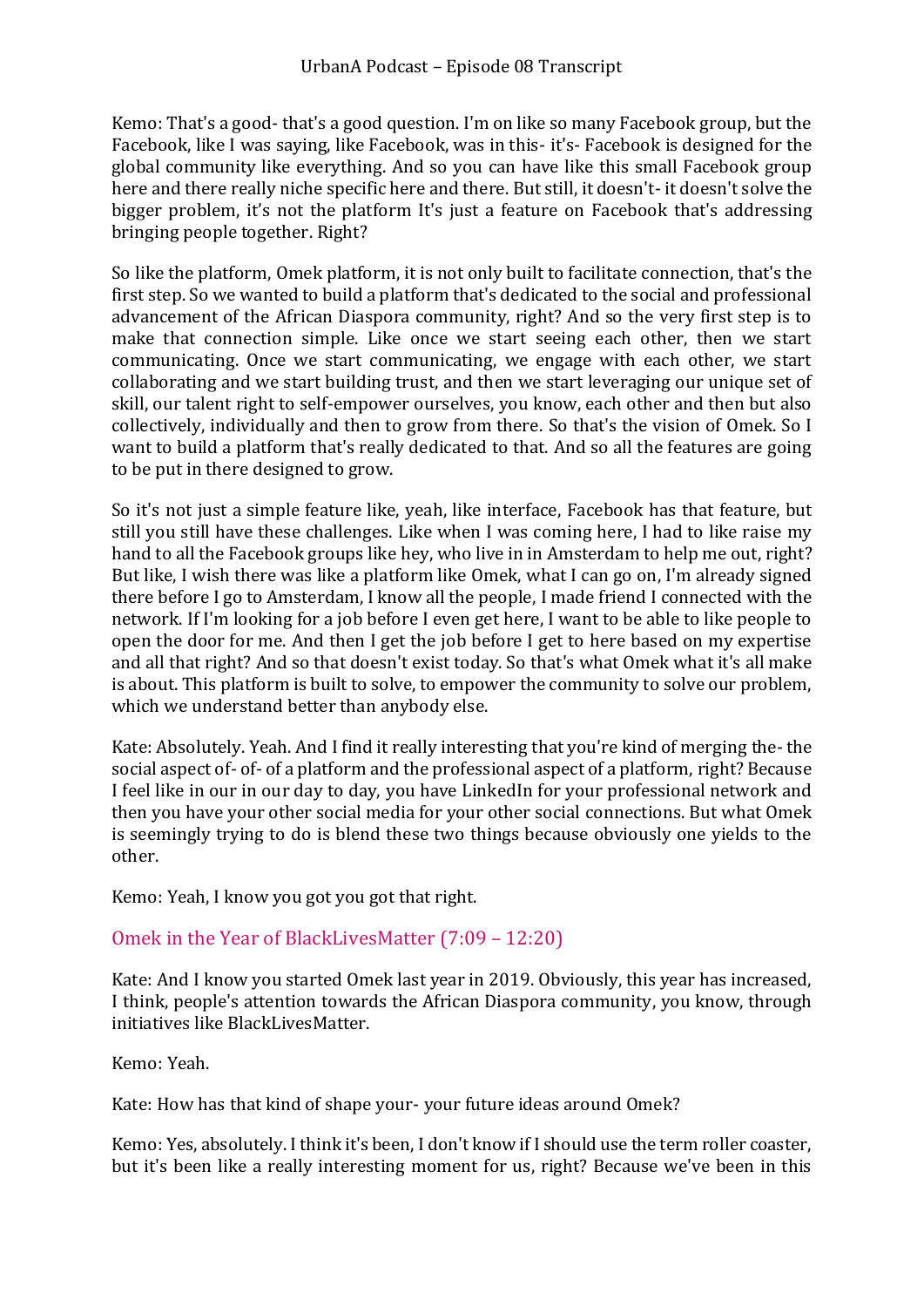space, for me, like most of my life, I've been like really advocating for this idea. And in the past couple of years since I've done my thesis where, you know, like the idea of Omek came from, I've been like a huge believer. It's like the talent that we have in the community, the potential that we have, the resources we have in the community, we- if we tap into it if we leverage it, if we harness it, we can do a meaningful- we can have a meaningful contribution to the society where we live in, but also like, you know, like our country back home. And so I'm so sure believer in that. And then I'm trying to figure out what is the most effective way to do that.

And so we've been doing this work, this advocacy, this like pushing forward this idea and then now with the Black Lives Matter movement it's like- it's like people are willing now, people are ready and people are like, are hearing it are seeing it, and wanna learn more, right? And it's kind of putting us out there like, yeah, this is a work we've been doing. This is what is space we are in, that there's a more and more people are willing to come in and support and help and- and give like their- their hand, but also like, you know, partners I've been like, you know, trying to contact and say, hey, how do we, how do we play a role in this part? How do we work together as a partner? It's been a really busy moment for us.

Kate: Busy and exciting I bet

Kemo: Yeah, yeah, absolutely.

Kate: Something that I think is a lot in the discourse here in the US around Black Lives Matter and the African Diaspora community is kind of this idea that the onus isn't on black people to necessarily like change the situation, but on white people who are in positions of- of power and who have created these systems of inequality to change the systems. So, this is currently, I think, at the heart of a lot of these discussions of, you know, whose role is it to kind of rise up and now start- start changing systems? How I see Omek is you're trying to help each other to rise out and connect and do better for yourselves. How do you- how do you see this?

Kemo: Yeah. And so you're right. Like, I feel like now everybody's aware of like- and we keep pushing in and we should be pushing in and loudly, to say we live in the system that's not built- the system that's working exactly the way it was built, like, you know, just against the people of African descent. If you look at the US like the police system and then everything, right? It's like, the system is working and it's just like the foundation is wrong, right? And so that's why like it's, you know, systematic- systemic issue and challenges, and so we need to look like a bigger perspective. And then for Omek the reason we existed, it's like we understand this system like it's part of our life, like I was born into this system and understand this system now. And is for me, is like, my whole thing, is like, how do I become part of the solution? Right?

The reason I move from Guinea to- to the United States because I was so angry, like I was angry because even living there, I see like the colonial system, the neo-colonial system, the country was like, wasn't going forward. I'm like, this is not this is not right. Like, I was smart, I was energised, I was like, I wanted to take on the world. So I got really angry of like the colonial power that we had and then, like, everything that was going on. So that's why I went to the United States in the first place. So I go to the United States and find out like, again, this is the system that's built there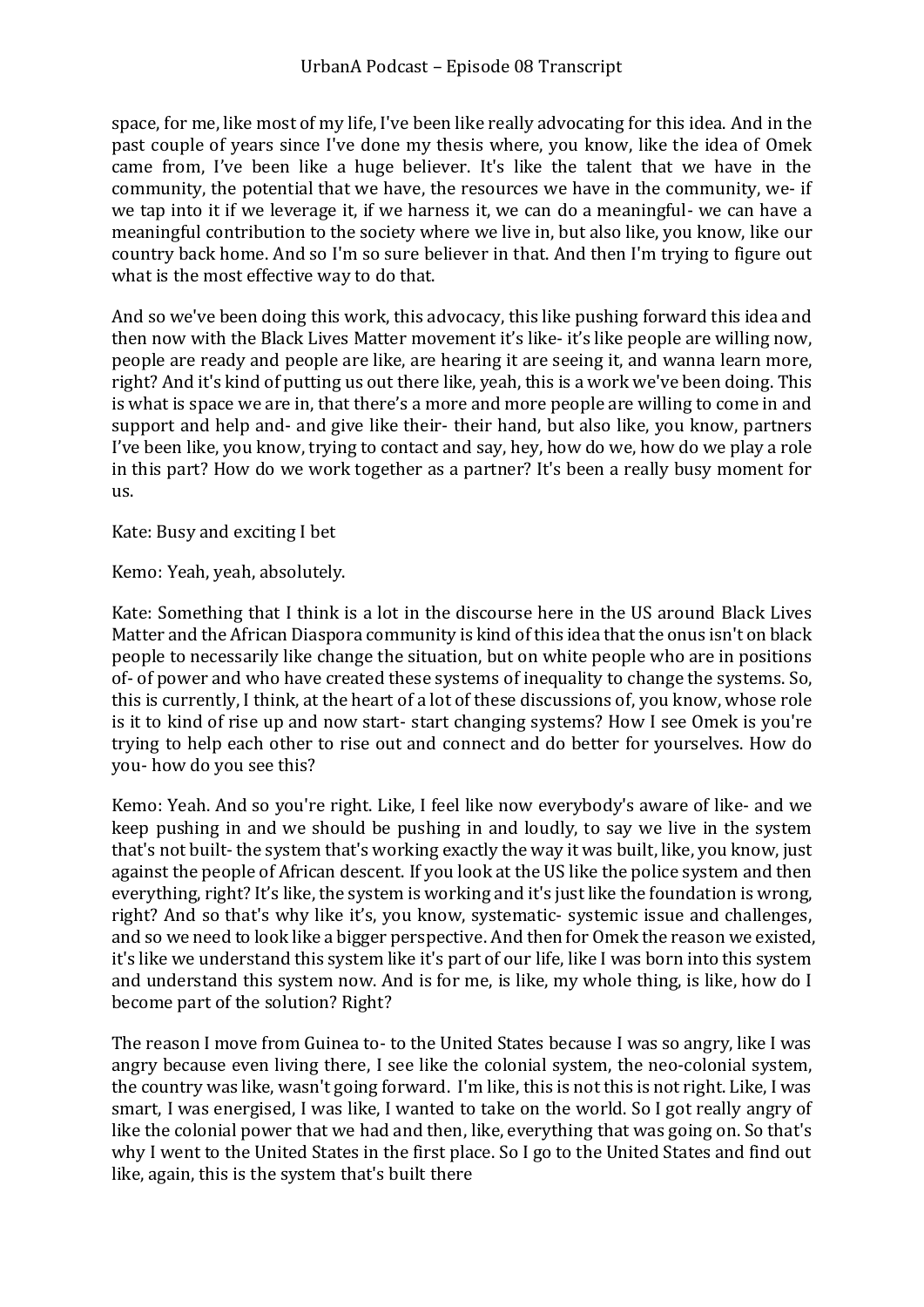So like, my whole life is been living in this and in this- so I just turned that anger into a positive energy, right? And it's like, I want to be part of the solution. Listen, individually, we all keep pushing and pushing and pushing, and it's not changing. It's not moving a dial. And I'm like trying to figure it out, like if we collectively we can figure it out and crack the code to come together because there is this desire. And that's one thing I found out like this- this desire from every single professional of African descent. They want to be part of something that's bigger than themselves.

Kate: Mm hmm. Well, and I think the Black Lives Matter movement, I think is an excellent example of, you know, people are powerful when they come together than when they do this, this- these things alone. I mean, the- the power of networking to launch these movements has just been incredible. I mean, this is how people have learnt about these protests. This is how people are signing petitions, donating to bail funds, doing a lot of other- other civic work, and without that type of- of mass networking this- none of this would have- would have happened. So I absolutely think there's a need for- for this type of collaboration.

#### <span id="page-5-0"></span>From University Research to Omek Platform (12:21 – 16:12)

I wanted to discuss your, your research. So you, you studied the role of the Diaspora community and the socioeconomic development of the countries of origin of people; would love for you to discuss your research a little bit further and then understand how that led you to Omek.

Kemo: Yeah. So I lived in the US for, you know, few years and then about five years ago, my family and I moved to Germany for the job opportunities that my wife had there. And so when I got there, I actually decided- I find this programme about development, economics and international study, which like aligned perfectly what I wanted to do. So I sign up for that. I got really in love to-fall in love, like, in learning more about the diaspora, the diaspora and then the diaspora power and the diaspora impact, and I learnt a lot about Asian diaspora, other diaspora right? The Irish diaspora, the Chinese diaspora, their impact, the Jewish diaspora, and I started reading more about the African diaspora.

And so as I read more, I realised that the vast majority of like the literature, I want to say probably like, you know, like 80 or 90 percent of them was written by someone who is not like myself. Right? And my thing is like, wait a minute, you're writing about me. You're writing about my life. I am like a professional for the African diaspora, and you are writing about, like all the capital. Do you have no idea how I got my social capital, how I got my financial capital, how I got my, um, my human capital? You have no idea. Like so you can write, fancy whatever, but you have no idea.

So, and I was like, wait a minute, like, I should be writing this, I should be writing this here. So that's what I got like a really trigger, and I say that I've decided to do actually my thesis about the African diaspora specifically the Guinean diaspora, but overall, the African diaspora. And so that led me to do a lot of interviews with people from like Germany. That's where I used to live, I- I live at the time; and the US, France, Netherlands, Belgium and talk to more like a lot, you know, over two hundred people to a survey and then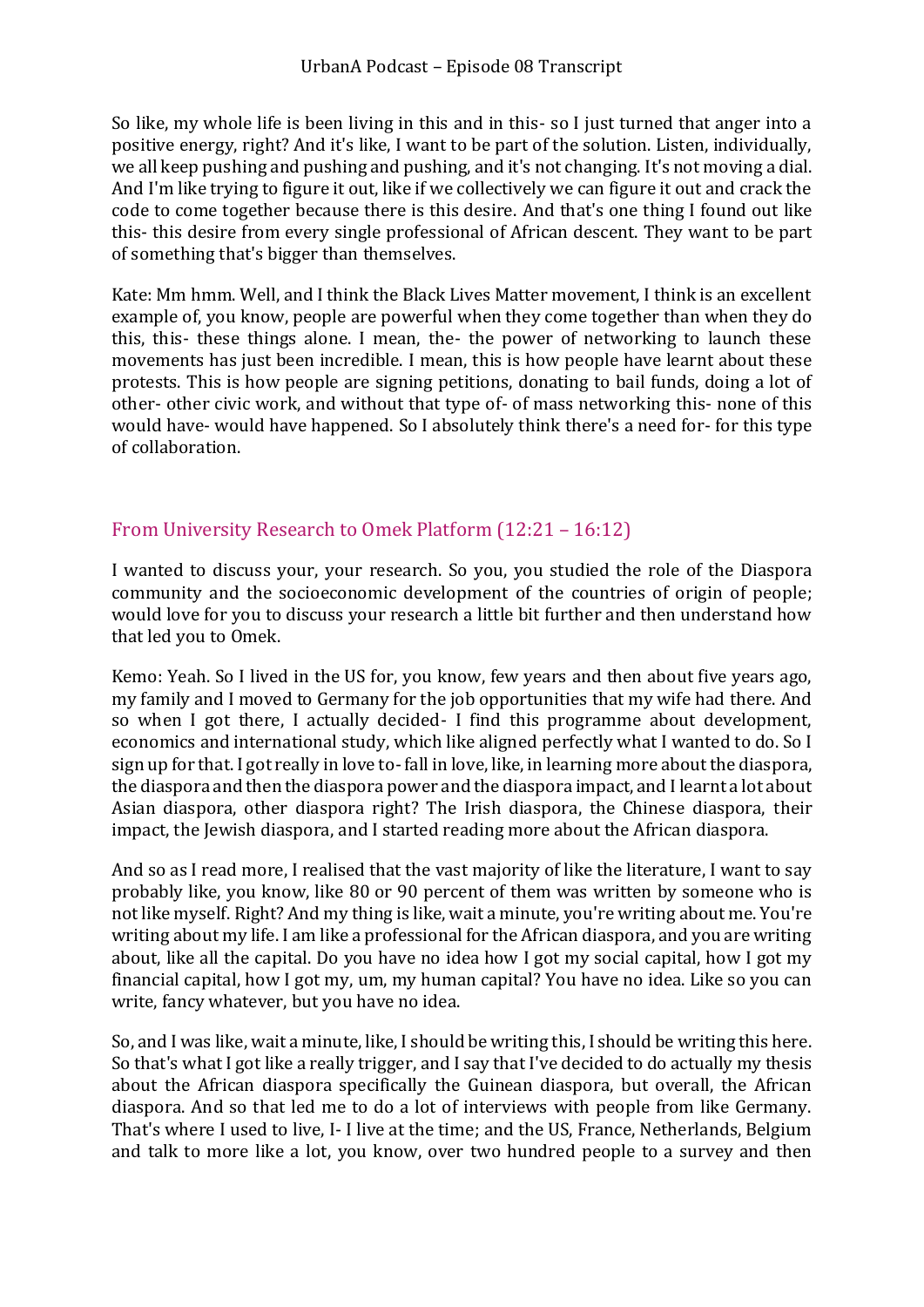interview, and then like all this. And now since I've been here it's been way more than that, I'll probably say, like close to a thousand people that I have talked to, right?

So I talk to all these people and then I start realising like, wait a minute, like, it doesn't matter if you live in Germany or if you live in the United States or you live in Paris, and that it was the same thing they kept saying. And so to summarise the biggest thing that I kept hearing it was two things. One was people kept saying this inequal access to opportunity. It doesn't matter, even if it's a professional, like it doesn't matter which career level they are, they feel like there was inequal access to opportunity, right? And the second part was really like, all these people wanted to be- they wanted to find other like-minded people like themselves. Right? They wanted to, like, connect with other likeminded people that have the same energy, that have the same vision as them like being- you know, changing this system, changing- you know, contributing something like social justice, right? That all of these things, they want to be to be a part of something that's bigger than themselves.

And so those are the two big thing that I- that came by and then I was like, wow, I have this result now, now what do you do with that? Right? And so like, what do you do with this? And because for me, I live the experience. I live in the US and I built thousands of networks there and I move to Germany. I have to start from scratch, I have a nobody. I didn't know anybody, right? And so I'm like, where are the- I'm a professional like experienced like all level from the US, I'm coming to Germany, like I want to find all the like-minded people, so I don't have to start from scratch. So that is the result of my, from my research, right?

### <span id="page-6-0"></span>Communities in Movement (16:13 – 23:45)

Kate: Mm hmm. Real- really quick. So something that I think about a lot is, you know, just and sustainable cities, which is obviously the topic of this podcast and the transient nature of our society. So this idea of moving every couple of years and starting a community from scratch, in a way, is very difficult to creating a just and sustainable community or just in sustainable cities. You know, you're obviously trying to tackle the idea that when people move, they have to start from scratch. How do you make that process easier? But I want to push back a little and ask, what are your thoughts on kind of our society or our way of life where you move for a job, and you live a very transient life? And that makes it very difficult to create strong communities within cities?

Kemo: Yeah, that's- [laughs] that's a good question. And I think. I think this is the way forward. I think it's only going to happen more and more where we become more- maybe if not our generation, but our kids will be- because like I have three kids and then they were all born in three different continents, one in Africa, one in Europe, one in the US, right? And so like all they know, like they've been moving, I was saying to my- my second son that has- by the time he was three, he has already visited like 11 different countries. And so, like this is what they know, and this is what's going to be, these are the global, the future like global workforce. So that's going to happen more and more. Right. And so like is that how do you build a system where it becomes much easier when they travel from, you know, from here to, to, to anywhere around the world.

So like there is a community, the sense of community that's built there, they can come in and become part of that society, that community like right away. Right. And so for me,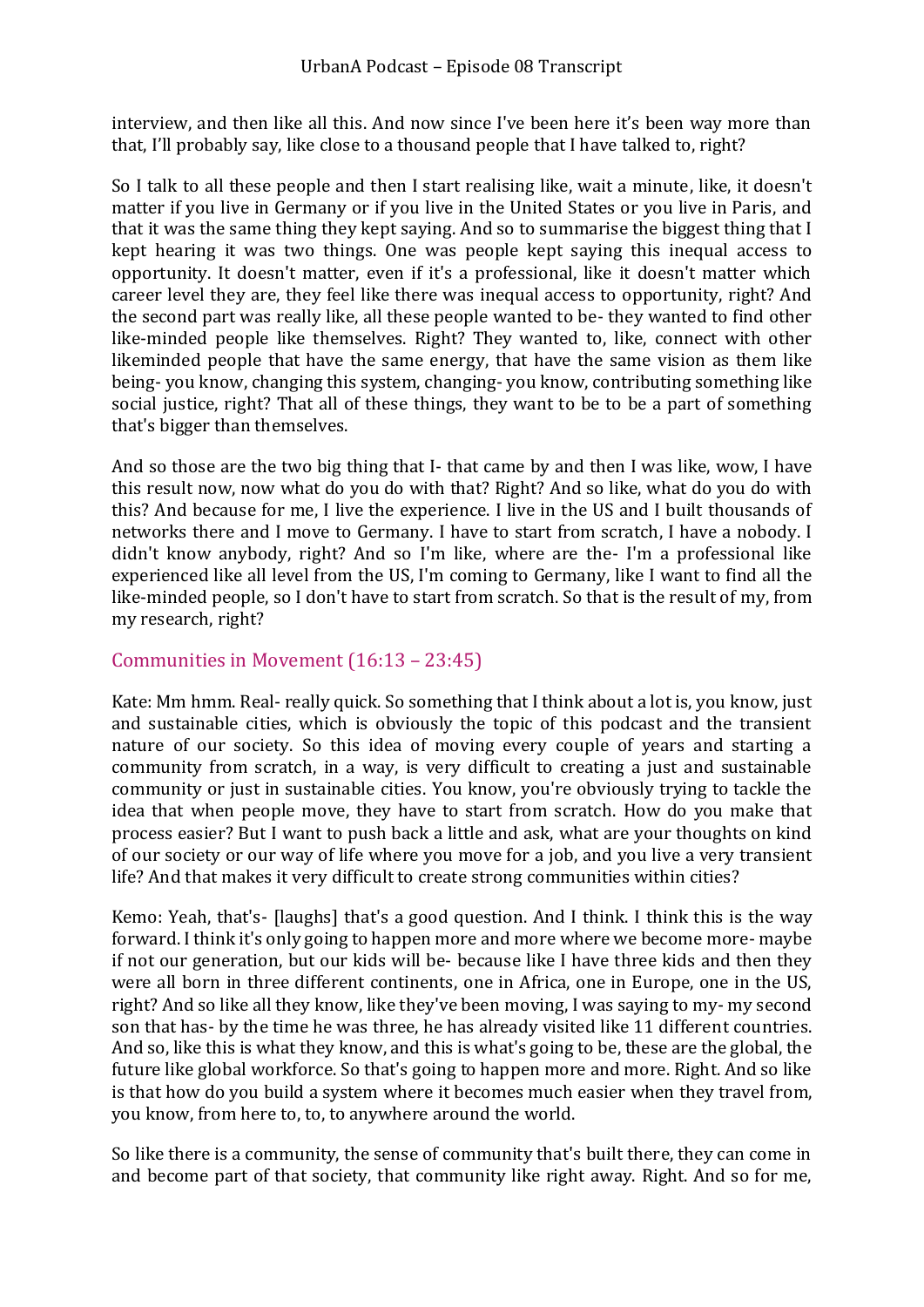that is something that I experienced personally. And then I feel like building Omek is going to be a solution to that. That's what I was saying. Like this sense of visibility where you will be able to find anyone, anywhere, anytime. Right?

And then so to come back to your question, yes, like it should be that way. Like when I come to- before I come to Amsterdam, right? If there's a strong community that's built in Amsterdam here, I should be able to tap into that community and make my integration into the society here really easy. And then I don't have to waste a lot of my energy and, um, to build a community myself. The community is already here so the community can start tapping into the energy or whatever, whatever resources that I can bring to the table, right?

And so I don't have to, like, so it's more efficient. It's more efficient. And I think, even beyond like, yeah, Omek is trying to do this, but like the reason I like the idea of Omek being part of this system is like, yeah, like if someone come like now like a company is going to start recruiting people from, from Africa or from Asia, from everywhere. And so when people comes in and we start building as a as a city, right, sort of allowing these kind of communities like a can received people that come into our community so we can really start tapping into like the different like, thing the new thing that they can bring in so they don't have to spend a lot of the time thinking ah whether they like the community or whether they like the city or whether they like- no, this is like a shelter put in place to like, really welcome and make people feel home.

And so like my, I give you my personal example. Yeah, I live- I lived in Guinea. I was born there. I moved to to the U.S. and even though I was working the U.S., I always been part of the community building community organising, righ? And so being part of that community almost like, give you this sense of belonging, this family like you find. And so you don't feel completely disconnected, right? And I was having this conversation with one of my friend who was asking me, hey, do you miss living in the US and living in Germany or living in Guinea? I'm like, I don't know if I feel bad about it, but like, I don't miss it that much. I don't feel extremely- the reason for that, I was thinking about why not. Is because when I was when I was in Germany, by the time I left there, I built a community.

Part of that community was like that with friends like our really close that I could call like I could hang out too, and I feel like really close. They feel this sense of like family, the sense of home, right? This sense of home. And so when I came here with Omek, I've been able also to, to build this community that's created this sense of belonging, this sense of home. And so I don't, I don't feel like, okay, when I was in Germany, I did my part. I contributed to the society. Then I was an asset to like, you know, to the society and then that communities is going on. And then I come here and I build another community and they're welcoming. And it's kind of feel like that sense of like, you know, just a home. And I think that's what it's about like that. It's what it's like, like a beautiful city need to have a space, a community when people come in. Need to feel home. Right?

And I think that's what's missing in like the bigger structure because as urban cities like a growing, the society where the structure is built, it's about individual rights, about individual, it's about individual. You come for work and you get off work and you don't even connected with the people you work with, right? And then you get on, you're like a busy life and the train or whatever. And then come home. You close this, you live in this like square. You know, you open the door, you get in there and it's like a completely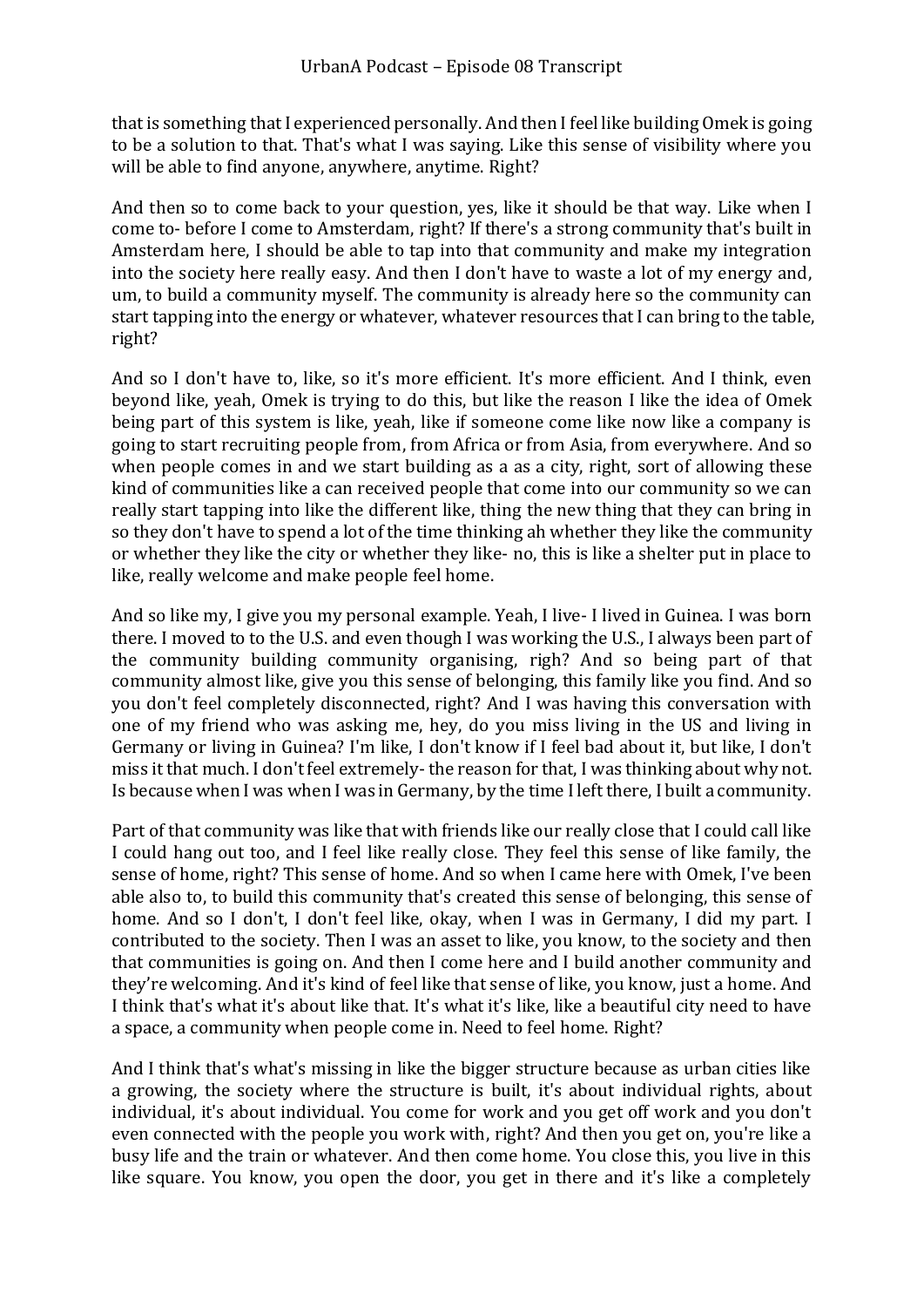disconnected right and you start, what do you do like you start thinking about, well, I moved from Germany, then I left all my family behind me.

What if you have the society's build where you have the community here, where you can be part of it, right? So yeah, that's my take on it.

Kate: Well, and I think that's technology's, I guess biggest, biggest potential, I think in ways, but also biggest trap. So it's, you know, how do you create technology that connects people and doesn't further isolate people because I think technology or technological innovation can go both ways. It's really fascinating.

Kemo: Yeah, yeah. Yeah, I mean, we leveraging technology to make, as a tool, right, is a means to an end, not an end itself. For all that said, we leveraging technology as a means to- to building sustainable community like we building a place where we can empower each other and empower collectively and individually. So yeah, we just want to tap into the technology to make that, but it's not, the end goal, is just to mean that we want to use to facilitate that. And yeah, so yeah, we want to be able to find each other, we want to be able to come together. That's why I like our business model actually it's like, we have the digital space, right? So the digital space make a professional digital platform that we're going to like use, and that will make it easier for us to see each other, right? And then like a mentorship like everything going to go to the net that we can do digitally.

But we also have a physical space. We want to have a physical space where we can now foster collaboration and trust. That's a Community 2.0 where we can go to work together, where we can going in like programming, where we can go and do it any day. You want to find all the like-minded people, that's where you go. And because that sense of like finding- so when I use the technology, we meet offline and we'll come- you know we meet online and we come offline. And then so like this goes hand to hand. And so technology is just allowing us to come together. Yeah, not the other way around.

#### <span id="page-8-0"></span>Challenges of (Black) Entrepreneurship (23:47 – 26:10)

Kate: Kemo you're- you're- you have a lot of roles. Researcher, community builder, entrepreneur; and the world of entrepreneurship is, is extremely homogeneous. It's very white. It's very male driven. What is it like being a black entrepreneur in Amsterdam, and what are some of the challenges that you see?

Kemo: That's a [laugh] that's a good question. I don't know. I think it's hard being a black entrepreneur, being an entrepreneur period. Being an entrepreneur is, is not, it's not easy. And it doesn't matter how to tell you this until you jump into a you won't know, you won't understand it, you can read it, you can- you can watch on YouTube, you can do all this until you jump into it, you will now understand. Period. Like, yeah, it's not, it's not easy being entrepreneur and in addition to that, being a entre- a black entrepreneur or like entrepreneur of African descent, kind of come to this, this second layer to it.

You know, the truth is as an entrepreneur, we can of have this beautiful idea. You can pull the things together and you can keep working hard like time. It's not, it's not about your talent, it's not about the hard work you do, like, that's all foundational, right? And sometimes this success depends of like one person or someone come in and opening the door for you. And sometimes you just need that one person that trusts you and then say,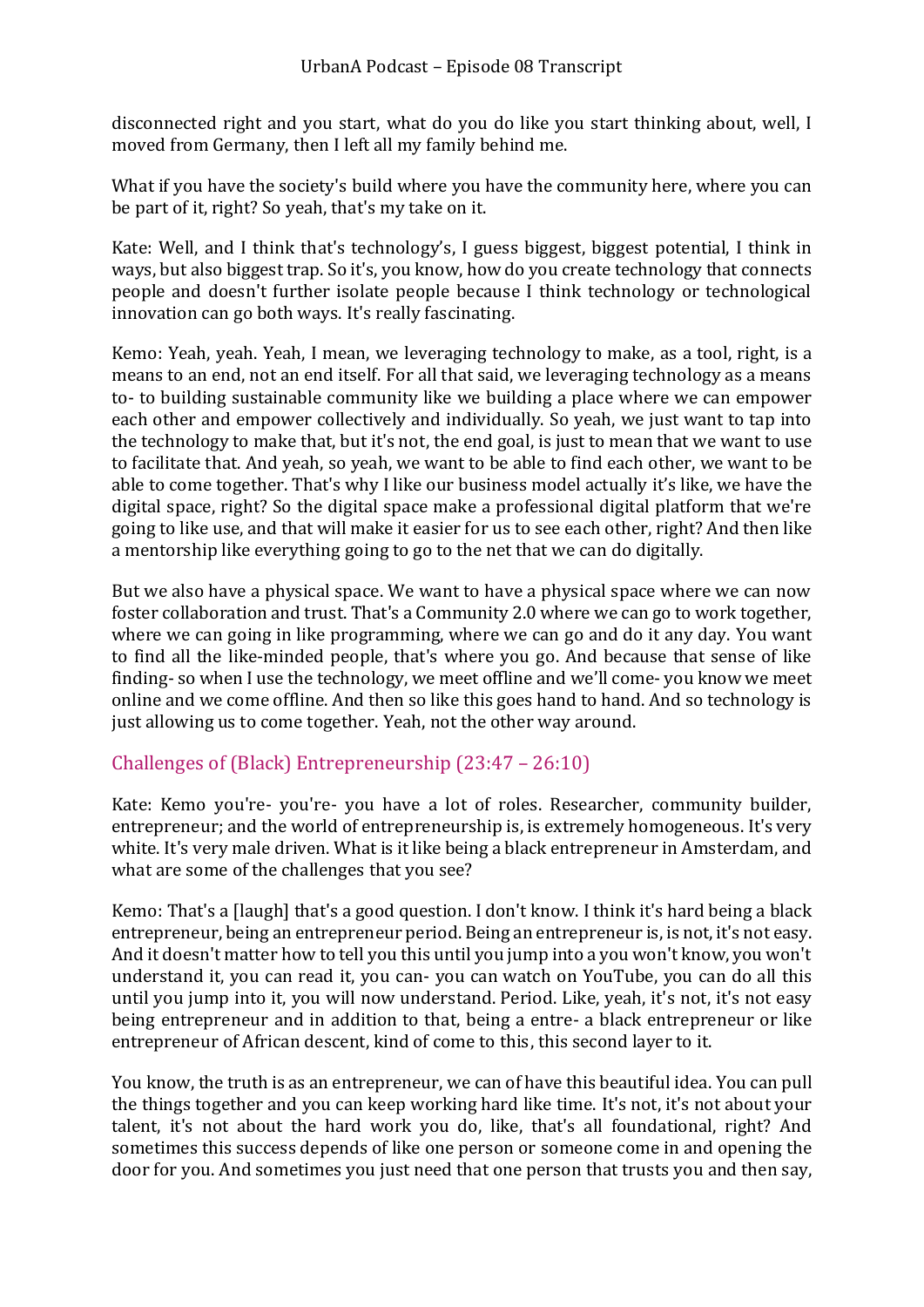like, you know what, I'm going to put my money and I'm going to put my energy on, I'm going to use my network and I'm going to support you to open that door for you. And many people don't get that chance. And I think that- that's the part as people of African descent overall in general, like, sometimes we feel like that lack of access to opportunity is not the same. Like, it's statistically been proven. It's a fact, right?

And then, but you don't you don't sit around and then be like, oh, this is the thing, I won't do it. If that door is not open, I'll create a different door. Hell, why do I have to go through that door, I'll create my own door, or why do I going to have to go in that room? You know, I'll go somewhere else and that's, that's been my, my life. That's- that's the way I'm just doing it, like Nike says "just do it" like, yeah. So that's, that's- the spirit.

#### <span id="page-9-0"></span>Future of Omek (26:11 – 28:04)

Kate: I feel like that is, that's the- the by-line of an entrepreneur. What is the future of, future of Omek? You know if you could paint a picture 10 years from now, what would that look like?

Kemo: Oh, that's a good question. Six months from now, by the end of, you know, by December, what do we want to do, um, is I want it to like it's still thinking about the Netherland, but like we're growing now that globally is creating aware- awareness. There is a lot of people down don't know about like Omek and so within the community want to create awareness or want to grow to at least a couple of hundred thousand if that's possible. So that's the that's the six months goal. And so 2021 is to, like the digital apps is ready, and physical space should be ready in 2021, at least in Amsterdam. And so that's the idea. And then just sort of expanding that.

So three years from now, if you're part of Omek team community or Omek group, right, network, one individually want to like help you to grow, collectively, whatever group you're in, a collective growth. So individual growth collective growth, right? And then the third vision of that once we create like a, this group and it's like, how do we go externally and then really try to like bring the change that we want to see? Yeah. So that's the vision.

Kate: We'll listen back to this podcast five years from now and see a lot of these hopes and dreams come into fruition. On that, on that inspirational note, thank you for being on the Urban Arena podcast, and I look forward to tracking Omek and your, your future.

Kemo: Absolutely. Thank you so much for having me. This was a pleasure.

[Music]

\*\*\*

#### <span id="page-9-1"></span>Post-Interview Discussion (28:04 – 35:59)

Kate: So, Ian, now that I am the interviewer and you're the listener, would love to hear your thoughts on the conversation. What did you like and what interested you?

Ian: Yeah, I really enjoyed listening to the conversation. I thought it was, um, it's always really interesting when you hear people who, who've lived in many different countries and who have tried to find a common thread in their lives from living in different places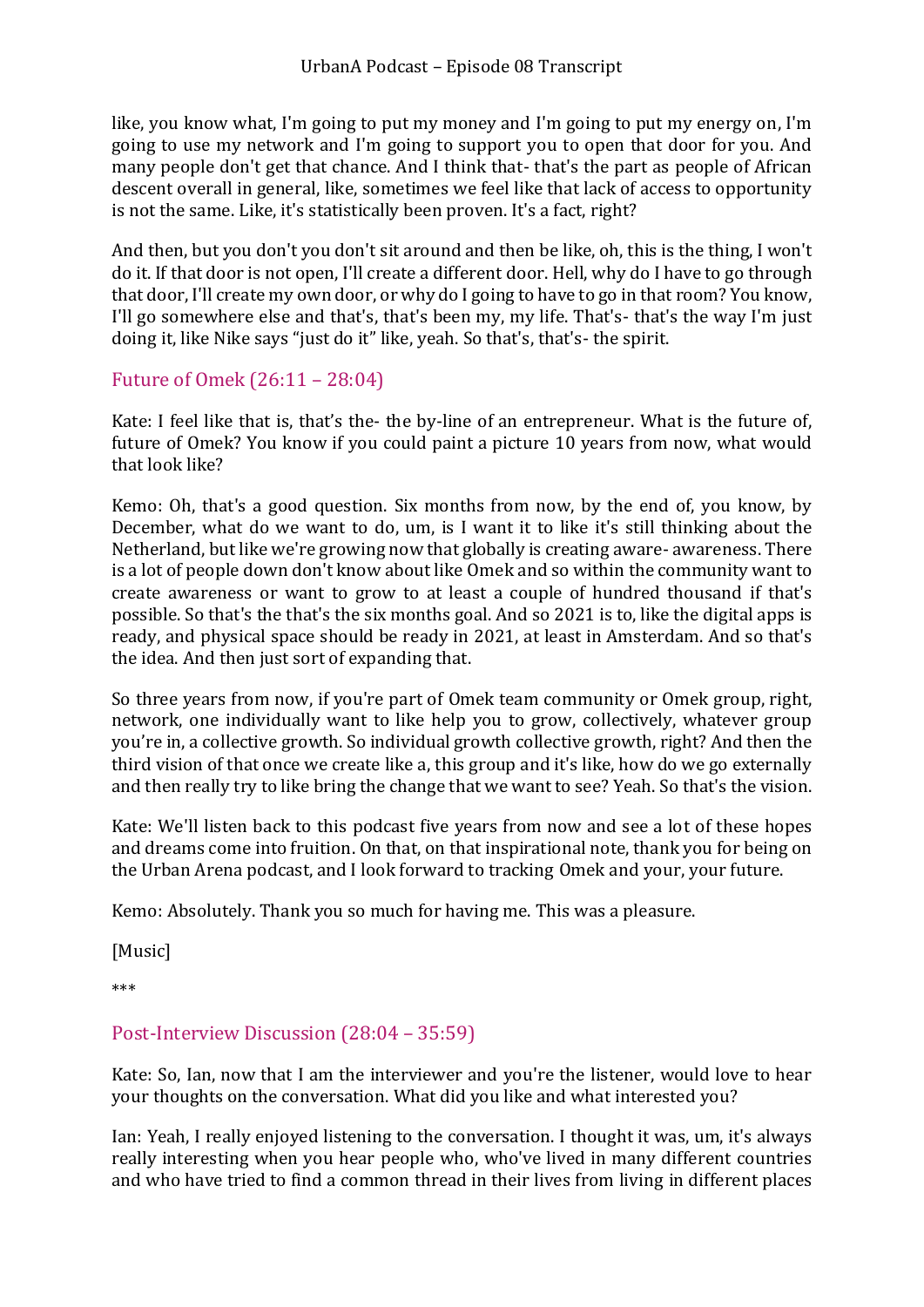and then try to do something with that positive in the world that. Like to try to make some change from that. Because I think like myself and also you, we've lived in different places. And then so of course, you're constantly forced to question things about identity and who we are and which communities we belong to and which we don't.

So I think it- it's really interesting how Kemo has managed to, I guess, take that experience and do something with it, or at least now start to have this idea to do something with it. And especially when I'm thinking, okay, and you touched on it in a couple of your questions, I think it's really interesting in terms of the relationship between using a digital platform that he's that he's trying to create and locally rooted communities and also some sort of cosmopolitan sort of ideal which is going on there as well and how this relates to sustainability.

And I think that's it. That's a question, right? Because somehow by allowing sort of increasing movement, if you- if you like, in an easier way for, in this sense, for people from the African diaspora, in a way it sort of goes against sustainability. But then at the same time, we also know that it's easier for white people, especially white men, like myself, to move in cosmopolitan- in a cosmopolitan way. You know, it's like we sort of accepted that we can be in different places, you know? And so there's a, there's a, there's an interesting tension, I think, in terms of like sustainable and just cities in a sense that, okay, then we should we say, okay, actually, we should travel less, we should travel less. But who have been the people who've been doing all the travelling of the last 50, 60 years that are destroying our planet? For the most part, it has not been the African diaspora, right? Or at least if they have, then it's been not in the way that Kemo's talking about it and sort of the professional class sort of way. It's been a labour migrant of a very different type.

So I think it's interesting that he's trying to develop a platform to basically enable the best talents of people from Africa in different, in different continents. And we can't legitimately say, hey, hey, slow down. Stop, stop, stop. You should all be staying at home now, because that just sounds like completely hypocritical when we think about sort of the historical and social context within which we've been living in the last decades.

Kate: Mm. Mm hmm. Well, and I think it's interesting that this platform is in a way kind of the necessary ingredient to tackle just and sustainability-oriented challenges in cities, right? I mean, we've seen this with Black Lives Matter specifically, that when you're working on your own, it is very difficult to create any type of social change. But when you are able to gather people and work together and create a community of fellow social change makers, that's when you can start tackling these things. So I think what he's doing is creating this platform so that he can address these challenges with people who have shared experiences and who, who equally understand where he's coming from.

Ian: Yeah. And especially as, let's be honest, like any sort of- or most of the environmental movement in Europe and also America are really white, you know? Let's talk mostly about Europe because that's what we're dealing with in the in the podcast. But yeah, they feel very white and also quite middle class, and we talked about this before. And so, and so basically, you need, we need to be thinking not only about ways of saying, hey, do you want to join our community of environmentalists or whatever, but like actually saying, okay, there are different communities forming around different ideas, and how can we then work together with them moving forward? So, yeah, I mean is you're totally right.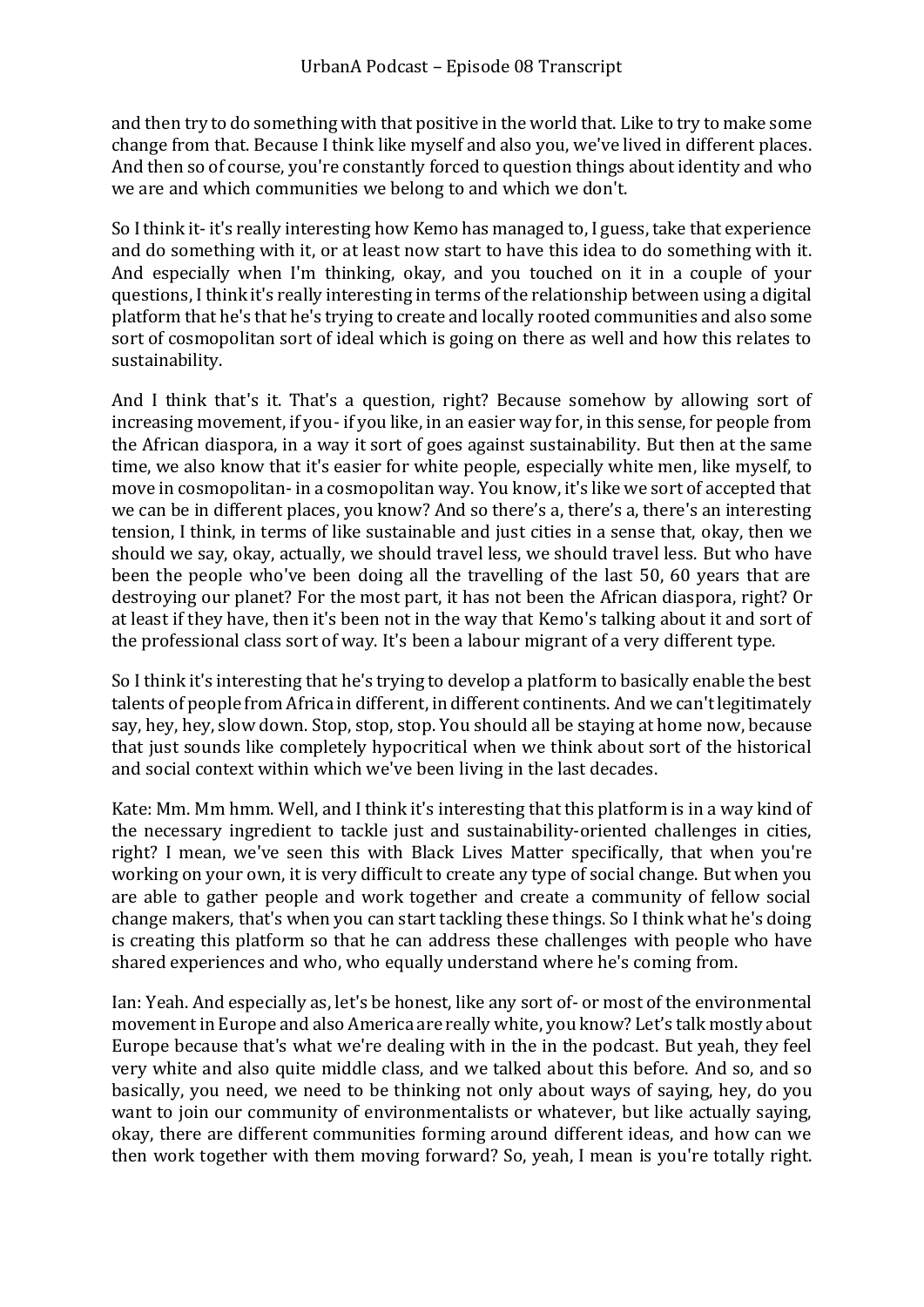We can't, we can't do anything as individuals. We basically need to think about your community, community formation.

Kate: Mm hmm. And what I think is so interesting about Omek is its ability or desire to not only create an online community, but then also, you know, put those, that online community into action in person, having people congregate in different community centres, creating events, organising things or people meet in person. Because I think something that I think about a lot is how technology, even though it's trying to create communities and in urban cities, which again is harder than if you live in a village with 200 people, how technology can contribute to that and not just make us further siloed in these big cities that we live in?

Ian: Yeah, yeah. And I was actually also thinking about ownership of, of the digital platforms that we use. He wants to create something which is for a certain community. And the really big ones now, we know, there's always these questions of ownership and who's allowed to use them and who isn't allowed to use them, not only in the sense that, you know, Twitter puts warnings up about Donald Trump's hate speech and Donald Trump gets upset. I don't know if you saw the news in the last couple of days because there's a, there's a- tensions between India and China over the border, and so India just banned a whole host of Chinese apps. I think the most famous of which is Tik Tok, which is used a lot in India, especially in smaller towns and cities, and they just banned it overnight. Tik Tok is no longer there in India.

#### Kate: Wow.

Ian: We think- yeah, exactly. So we think, you know, and it's not, it's not unimaginable that, you know, one of these big tech companies becomes very popular and then also becomes exclusionary in- towards certain groups of people. So it's also about like ownership over the digital platforms we used to communicate. Like, if you know, God forbid, one of the really popular social media platforms gets taken over by racists or nutters or, you know, whatever, whatever else, they can start using it in an exclusionary way. So it's also, I think, also very important that people start to build their own digital platforms all the time as well because we can't be reliant on the benevolence of Facebook and Twitter to basically always allow everybody to do what they want to do and, um, both on a smaller, I guess, both on a, I say, less political level like what Kemo is doing, but also like, but certainly when it comes to political organising, we certainly can't rely always, always on the big platforms, which is why it's slightly ironic, I guess, that when I'm going to ask you to, which I am going to ask you to now to tell people how to get in touch, you're going to list off a whole ream of massive [laughs], massive tech companies who probably don't care what I say about creating sustainable and just cities.

Kate: Yes. Well, even though I wish we could maybe advertise on smaller platforms, you can reach us on the Big Three: Twitter, Instagram and Facebook. You can find us on Twitter or Instagram at the handle @arena\_urban and we are on Facebook, this is a new addition, our Facebook page is UrbanArenas.Project, so you can check us out there as well.

Ian: Alrighty. I hope everyone enjoyed the conversation today. You will have noticed, of course, that Kate made the interview today and not me, and this is something we're going to play with more and more moving forward, so I hope you enjoy that, and I hope you get in touch and hope that you stay safe.